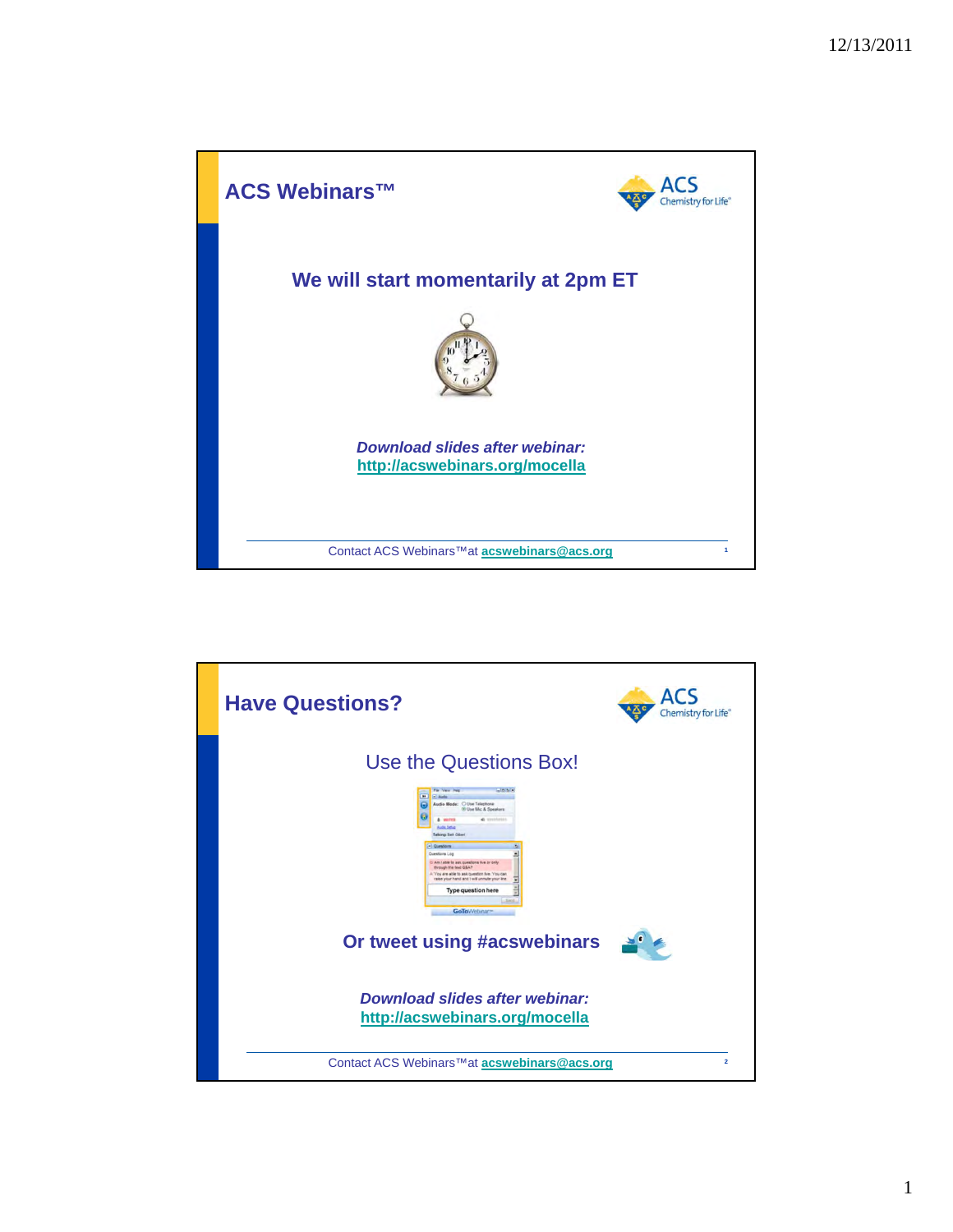

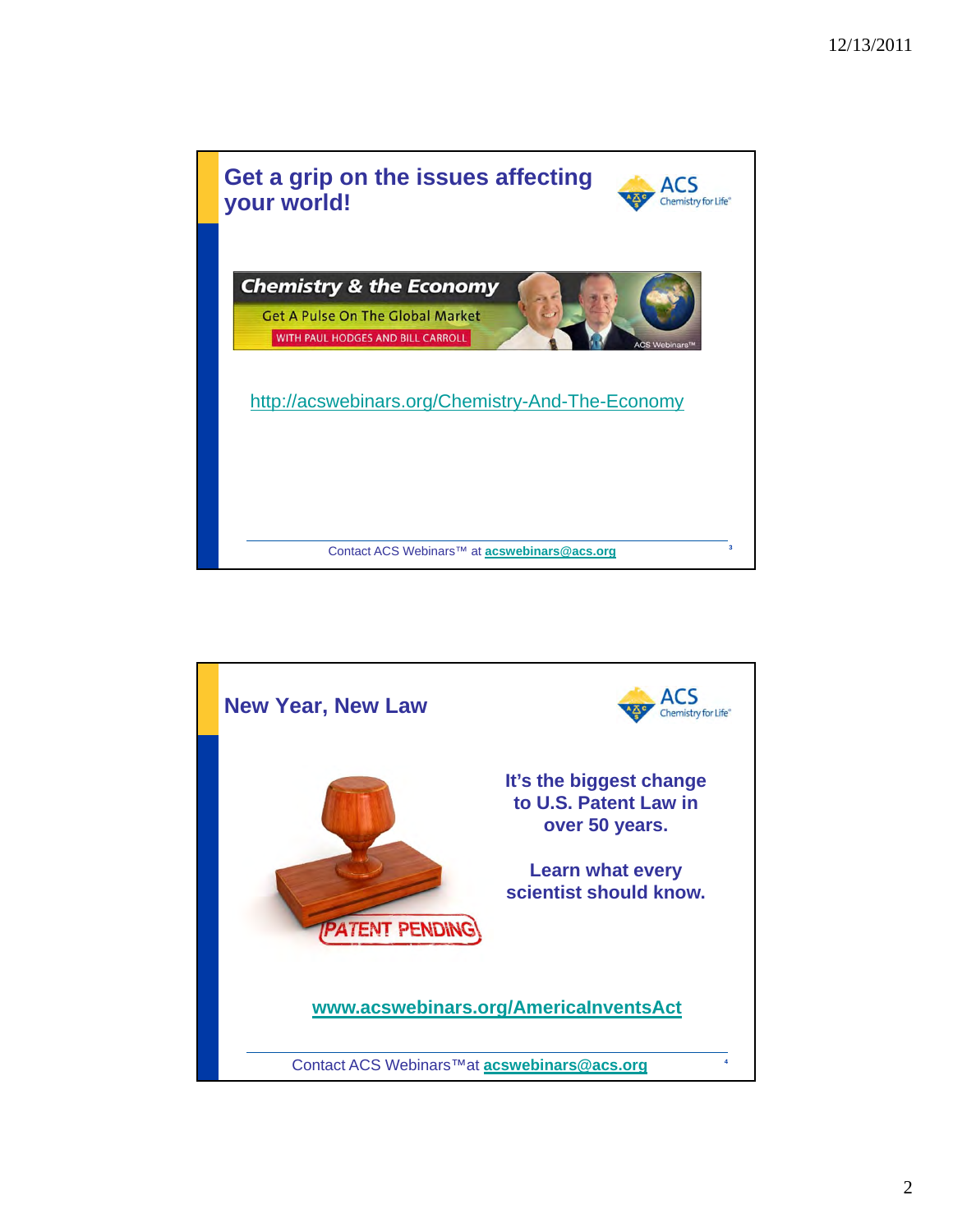

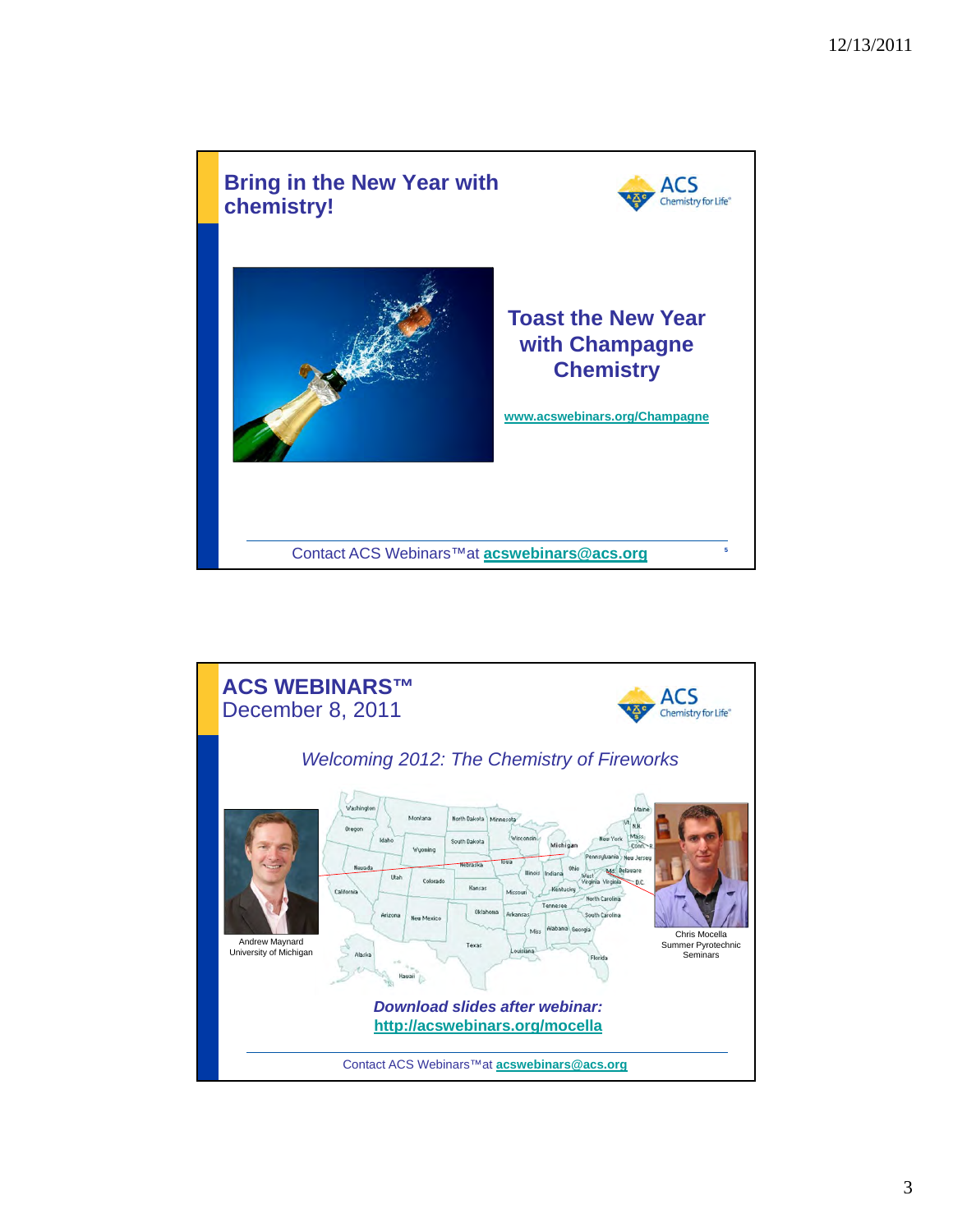

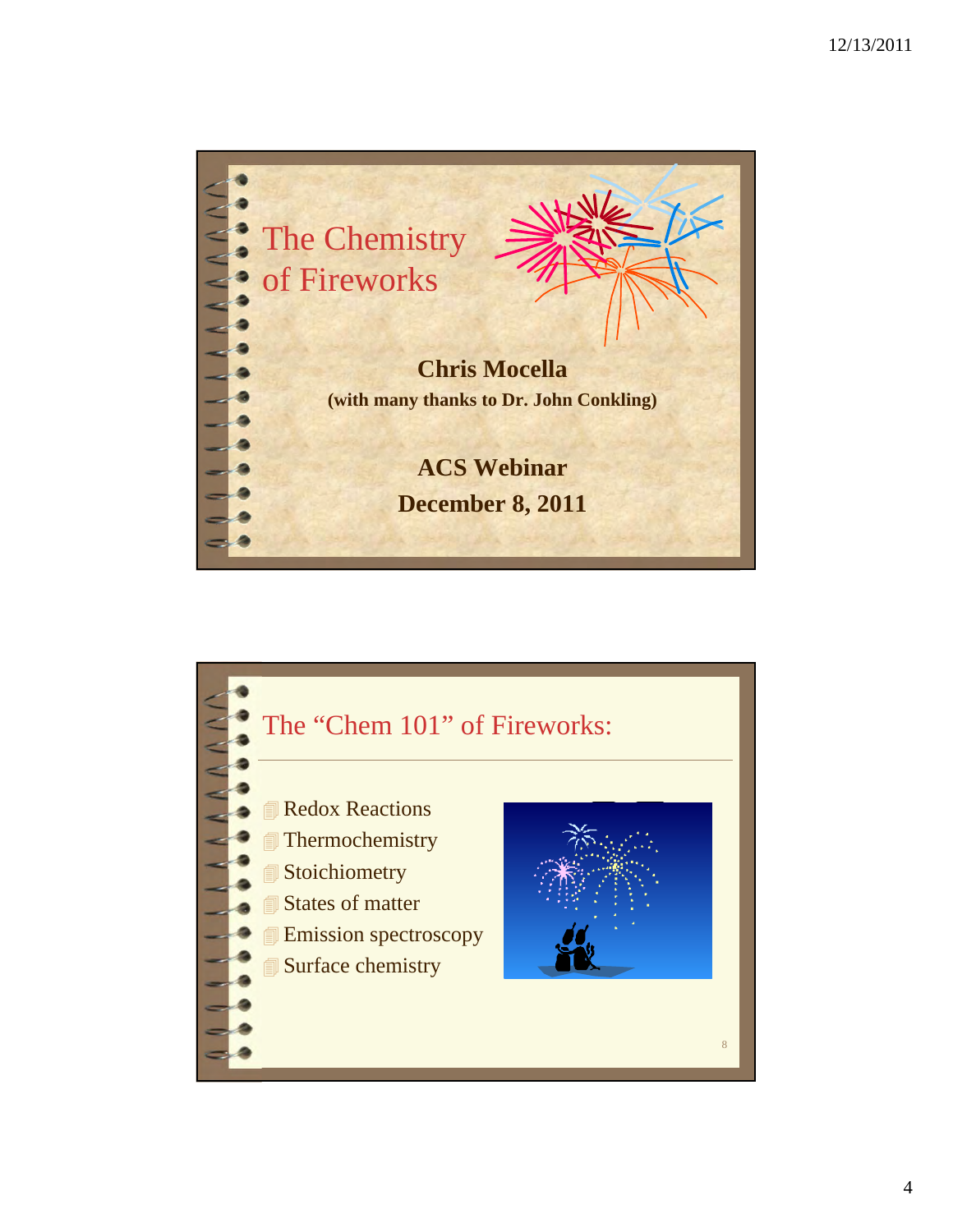

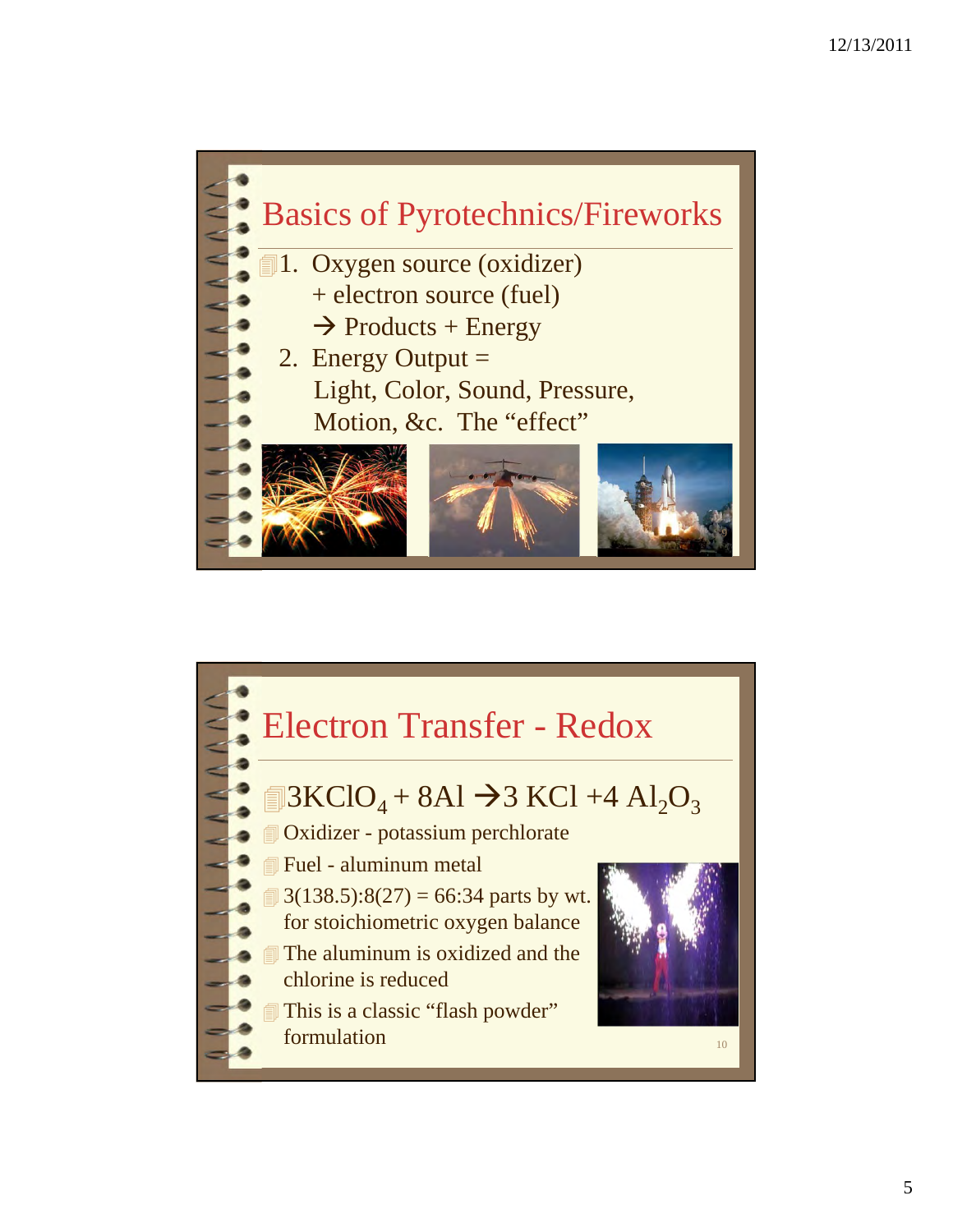

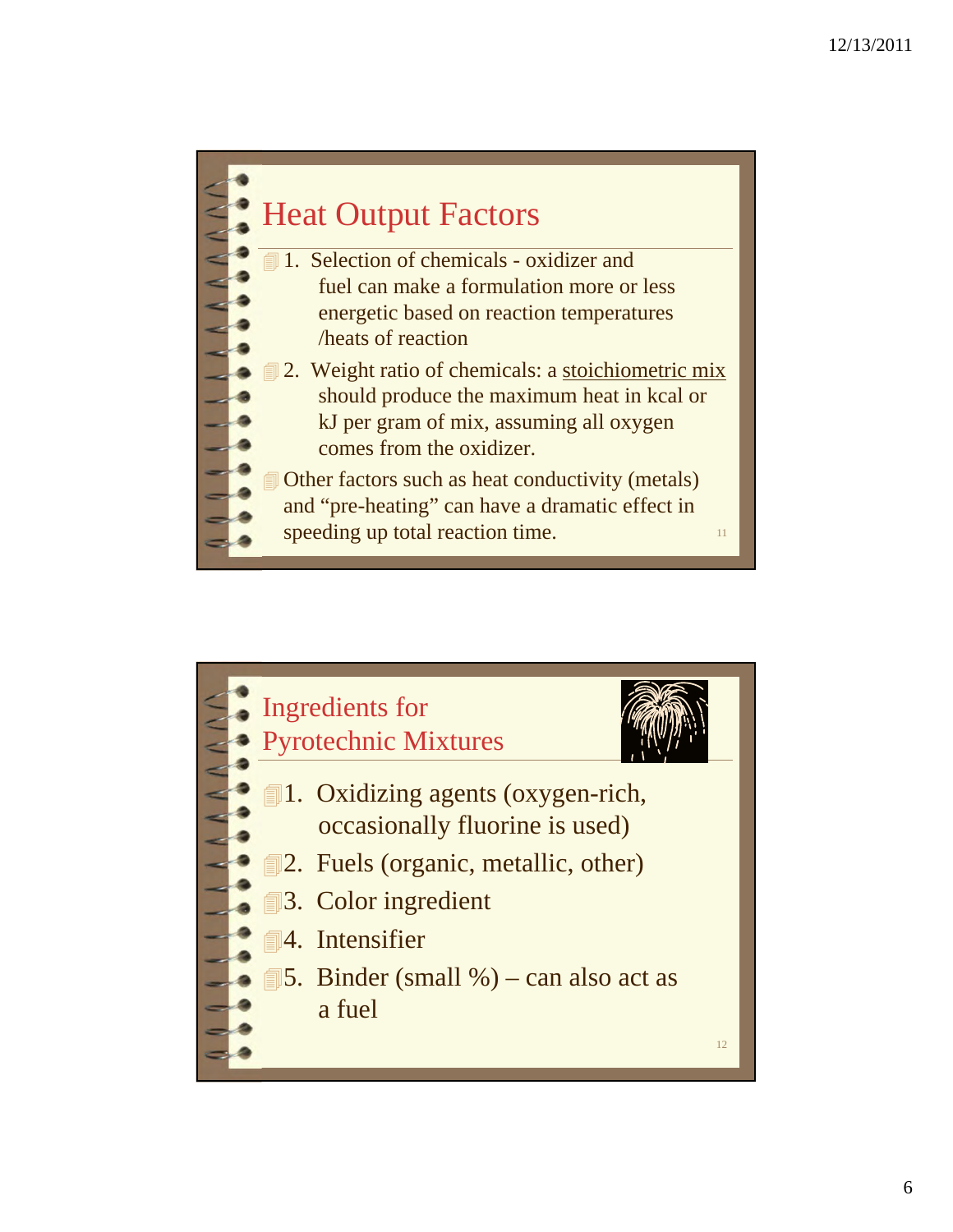

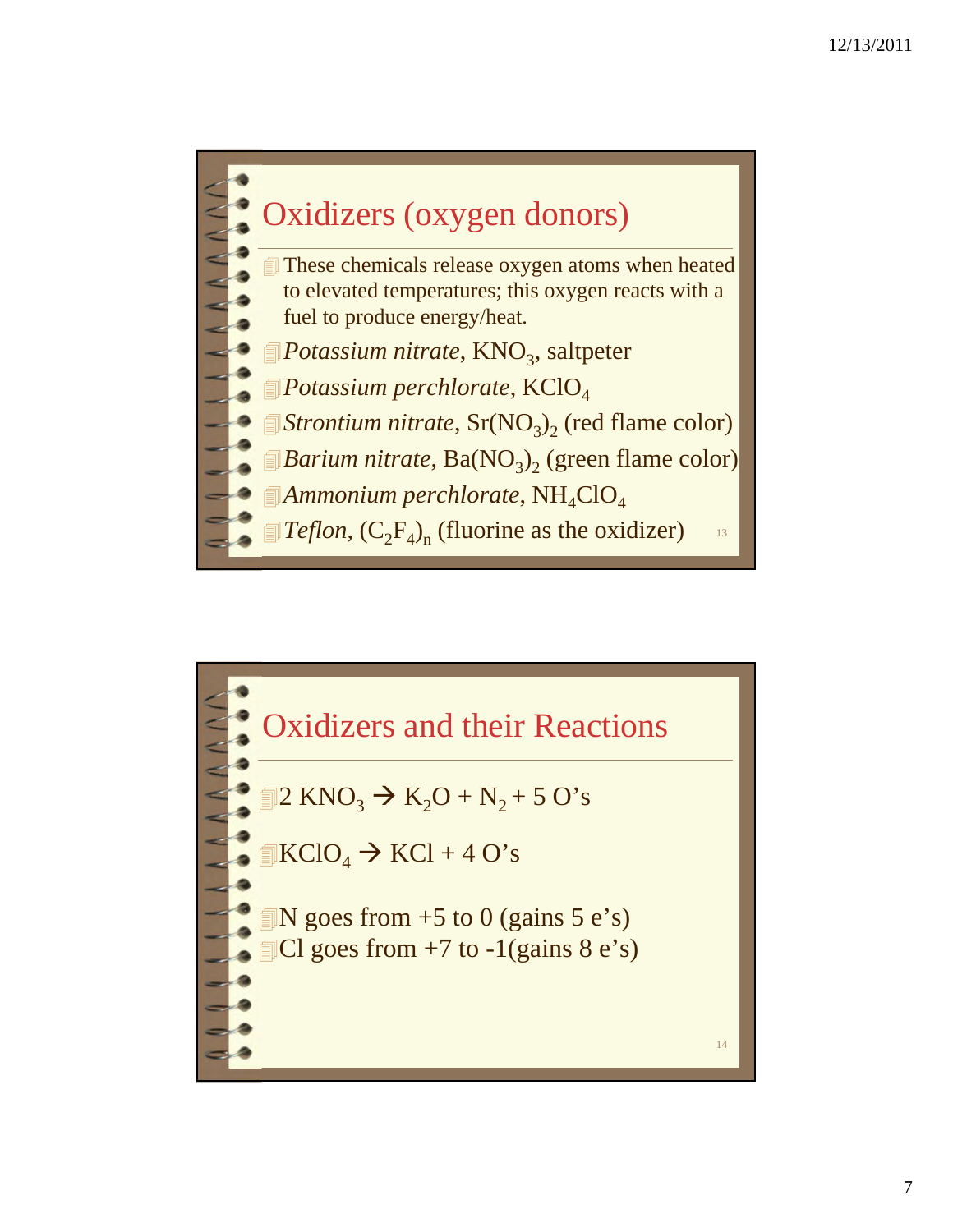

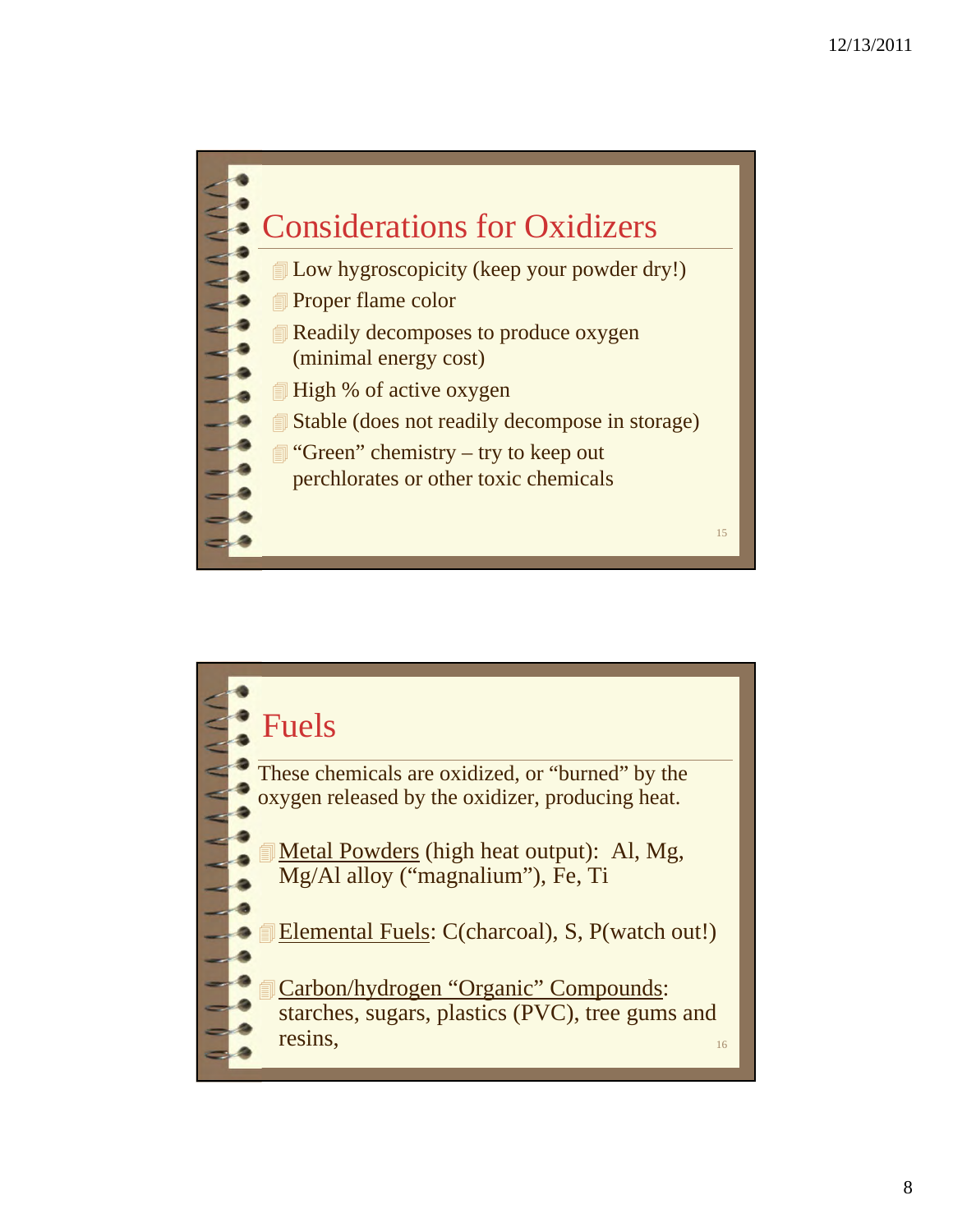## Ignition

- Reach a temperature where the oxidizer is releasing oxygen at a fast rate and fuel is activated to be able to accept the oxygen to produce oxidized products – heat that is then released, propagating the reaction
- Hight a small portion, and the rest goes "poof"
- Possible ignition sources flame, friction, impact,
- spark, elevated temperature, chemical
- incompatibility (actually, too much compatibility!)

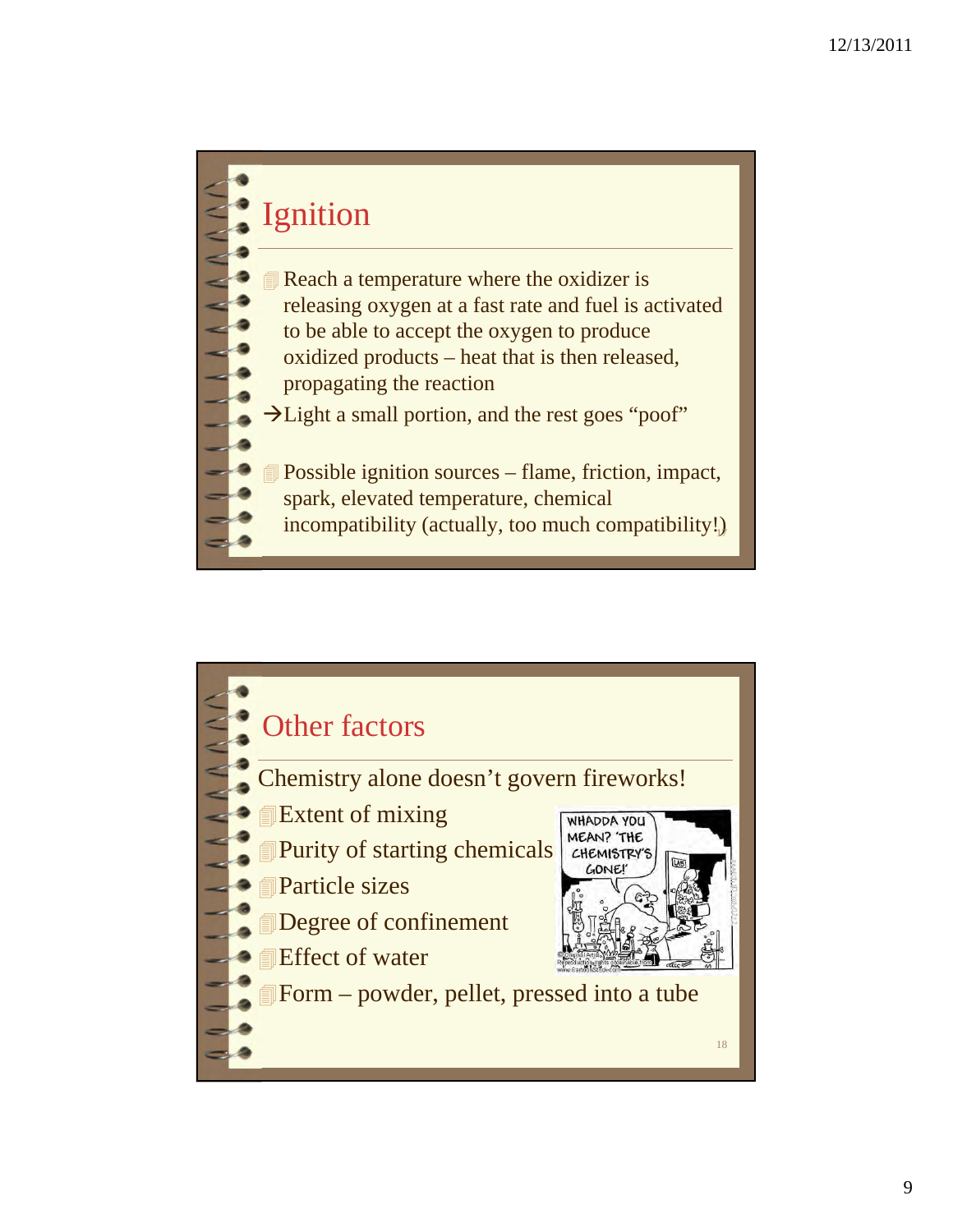

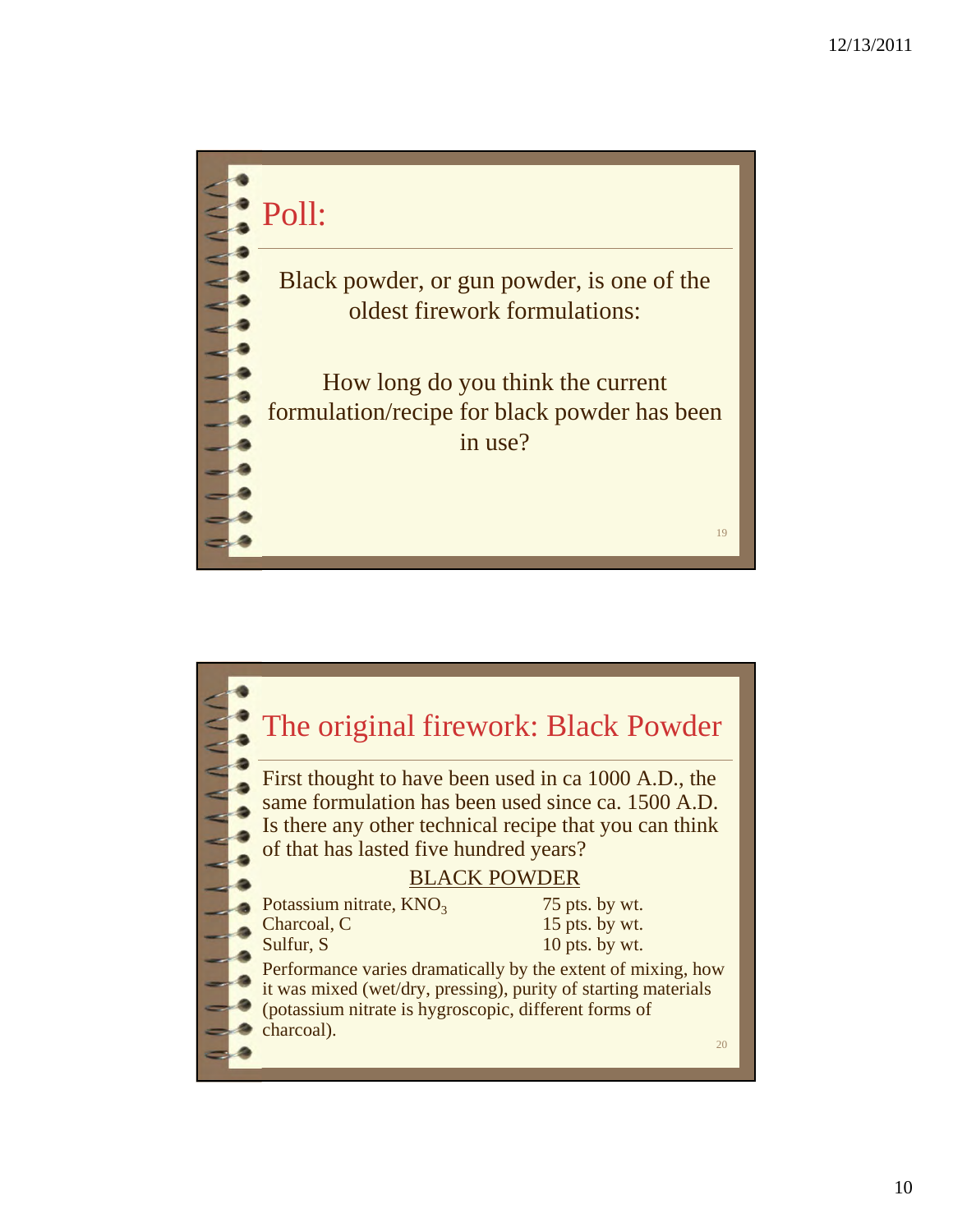

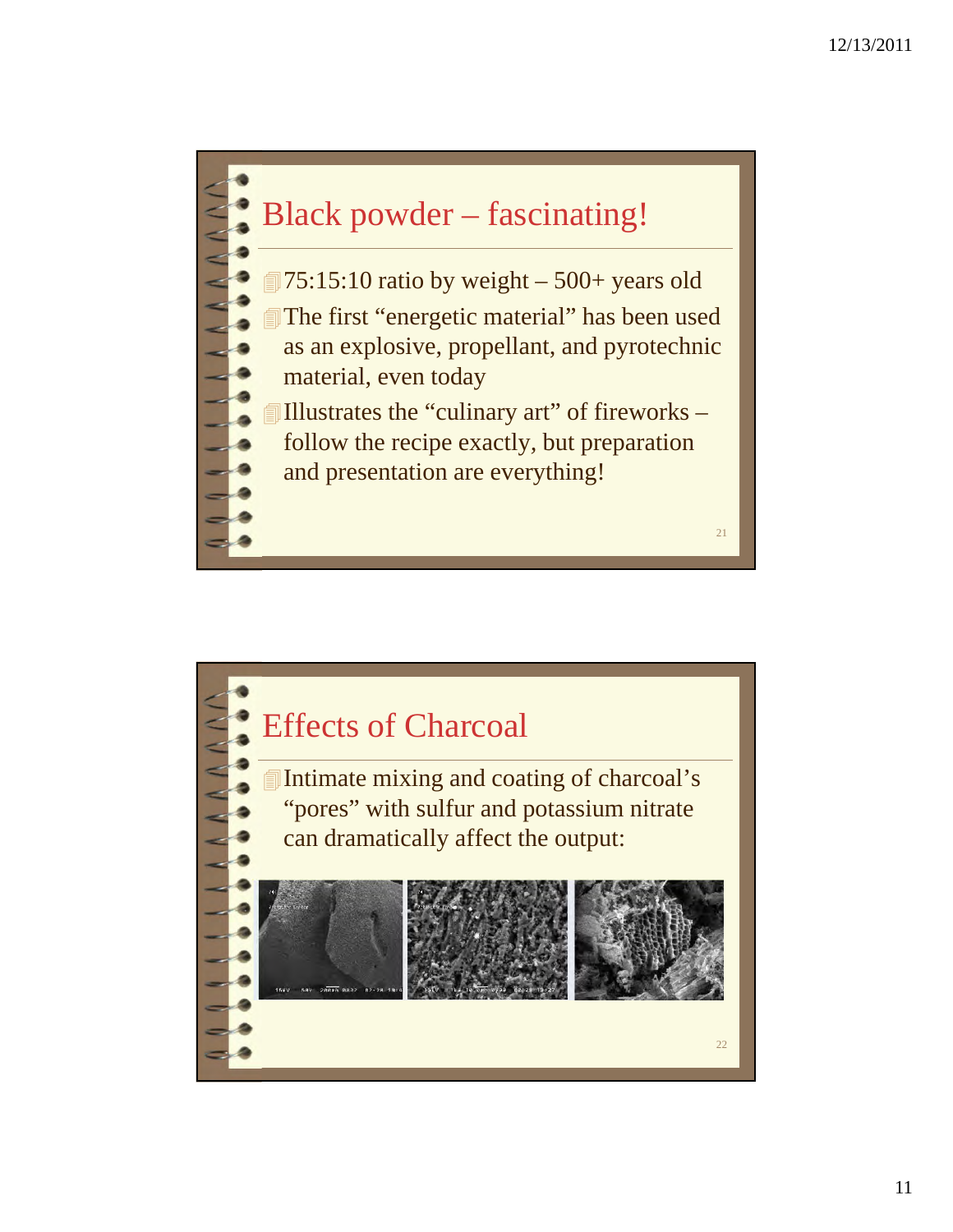

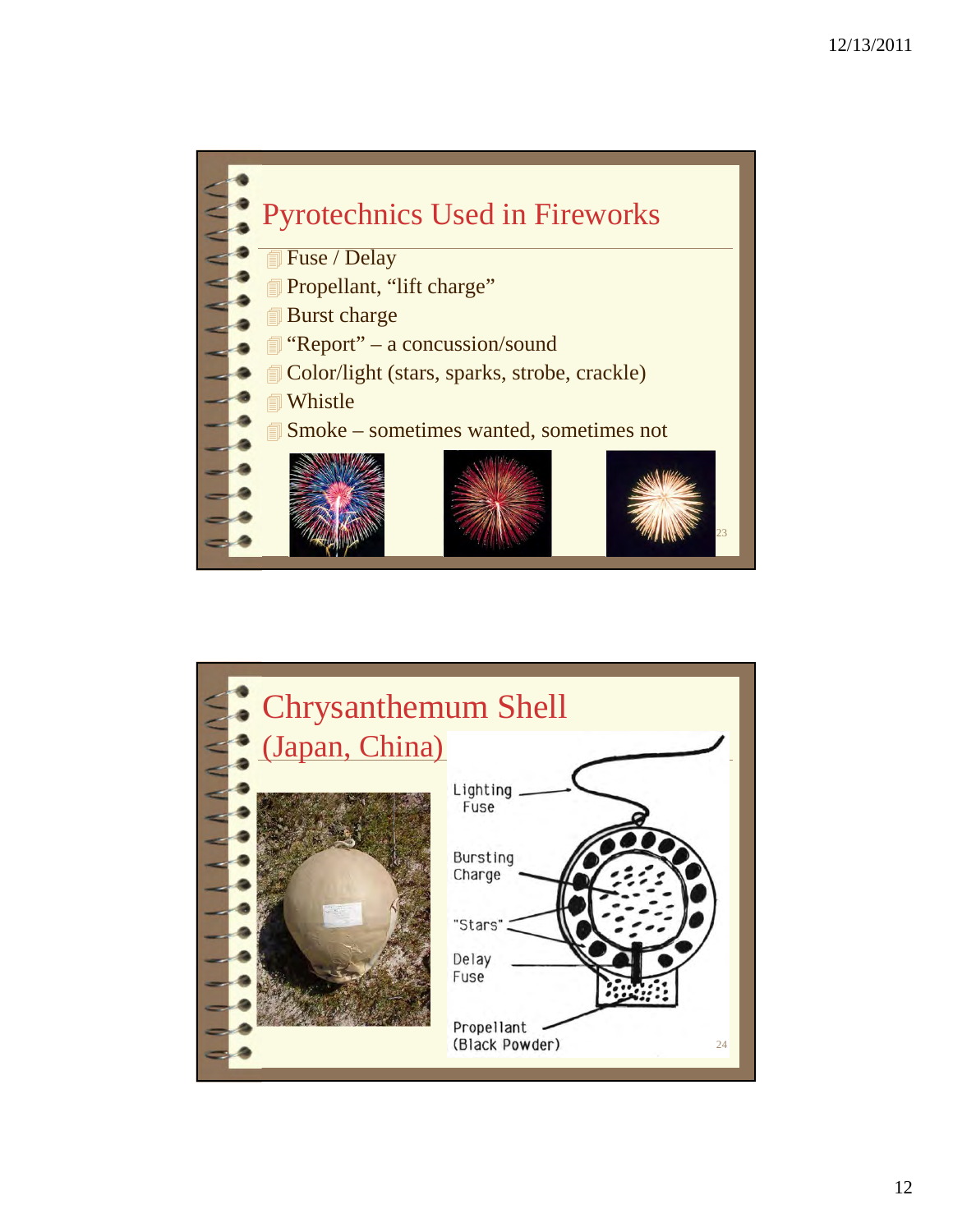

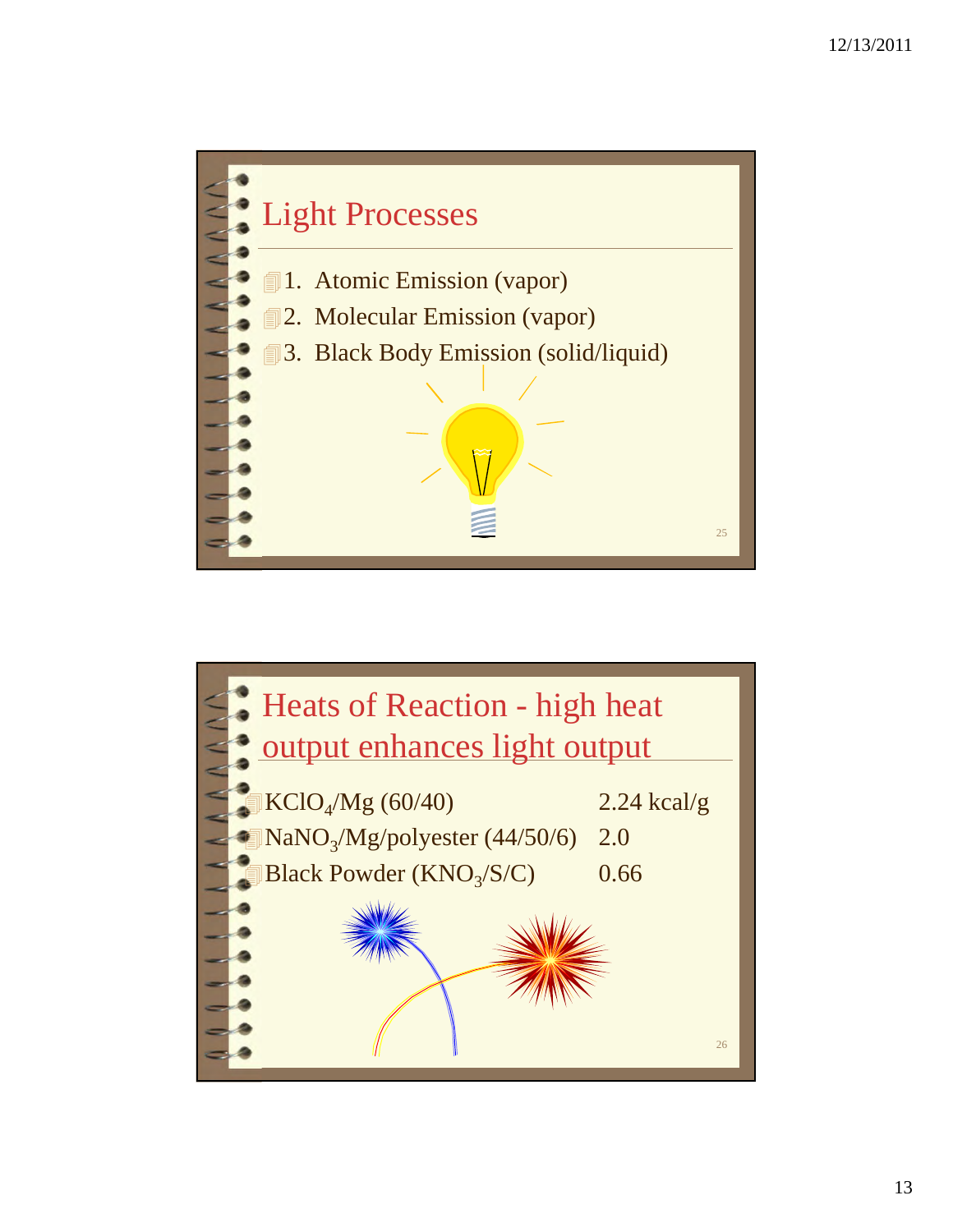

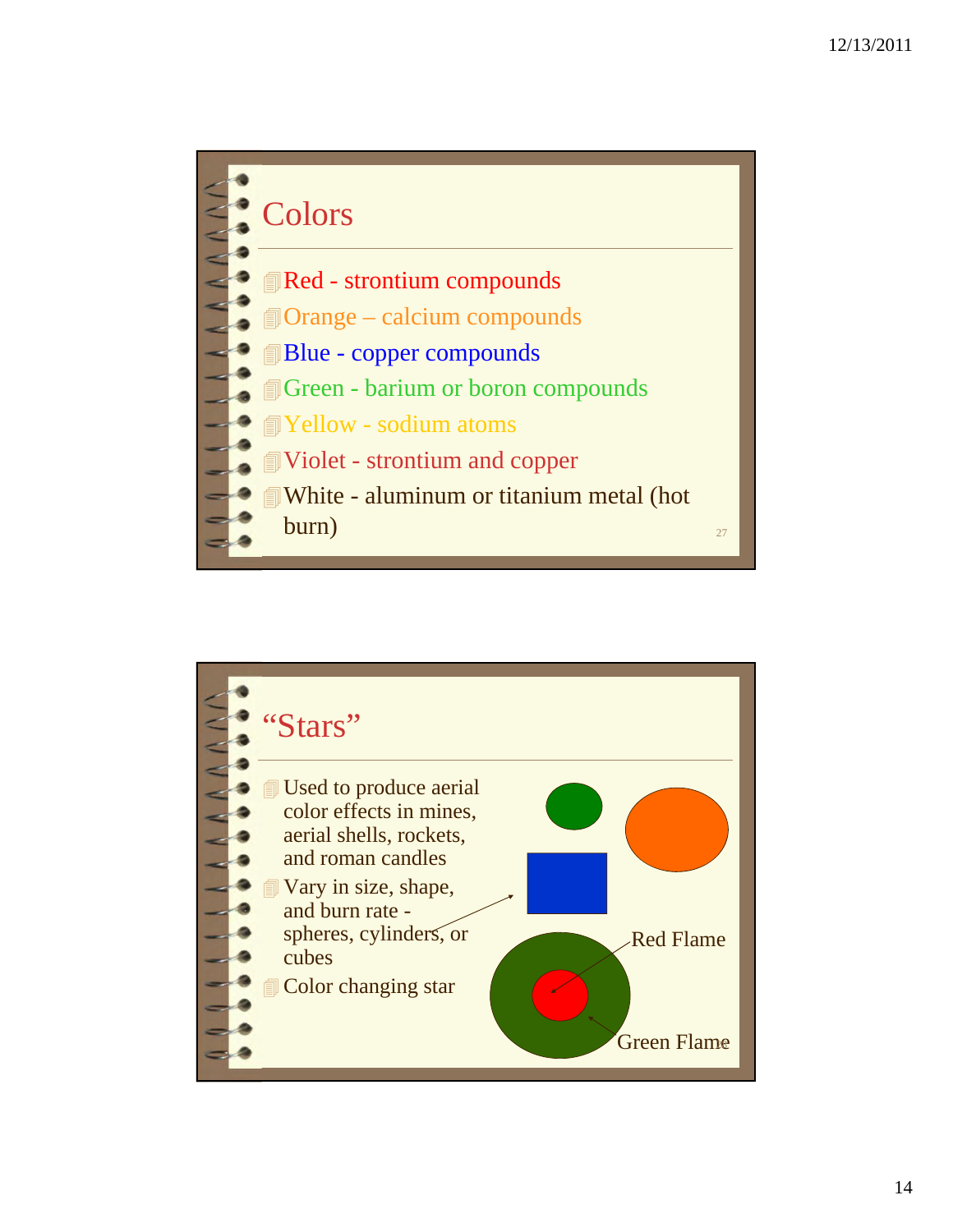

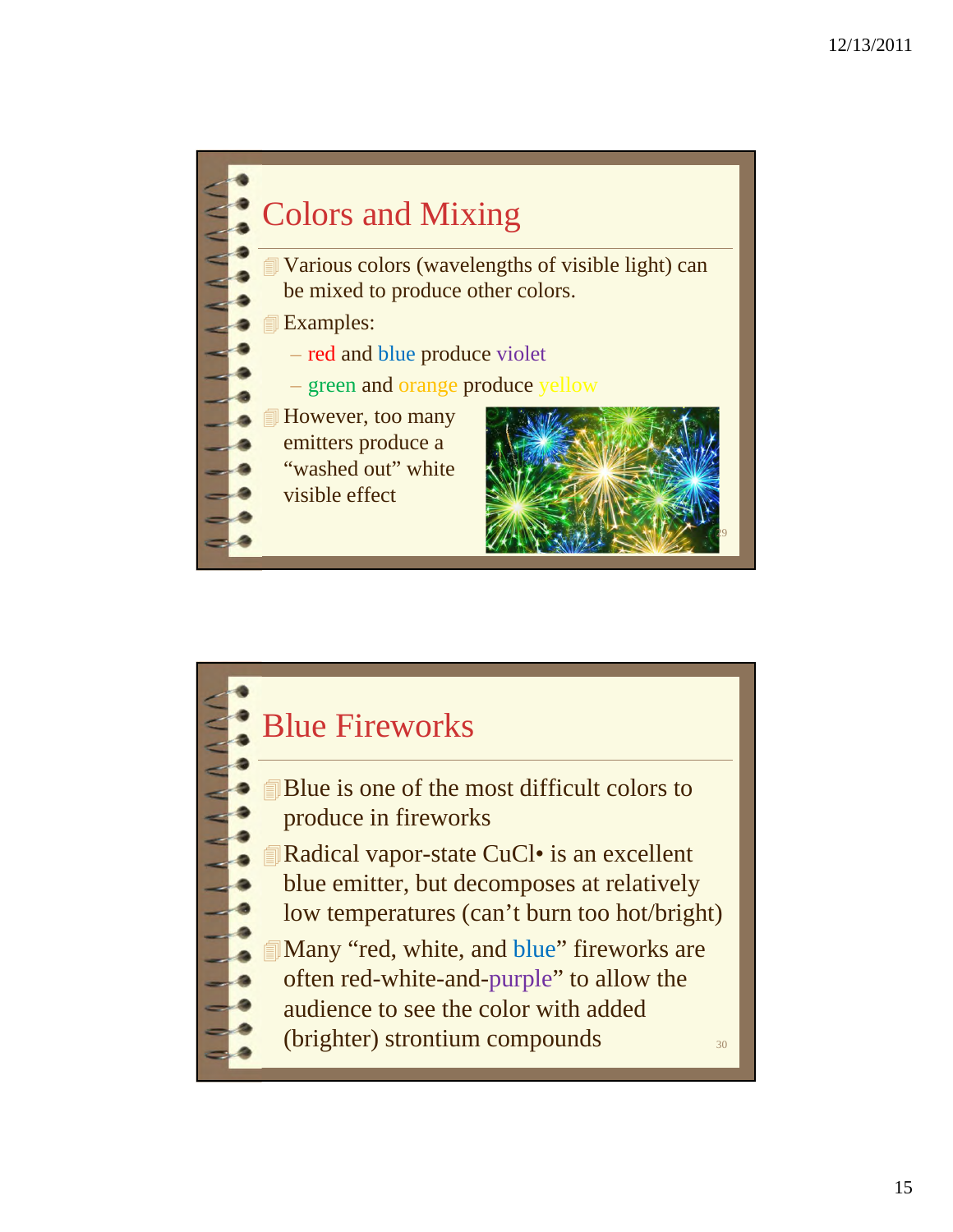

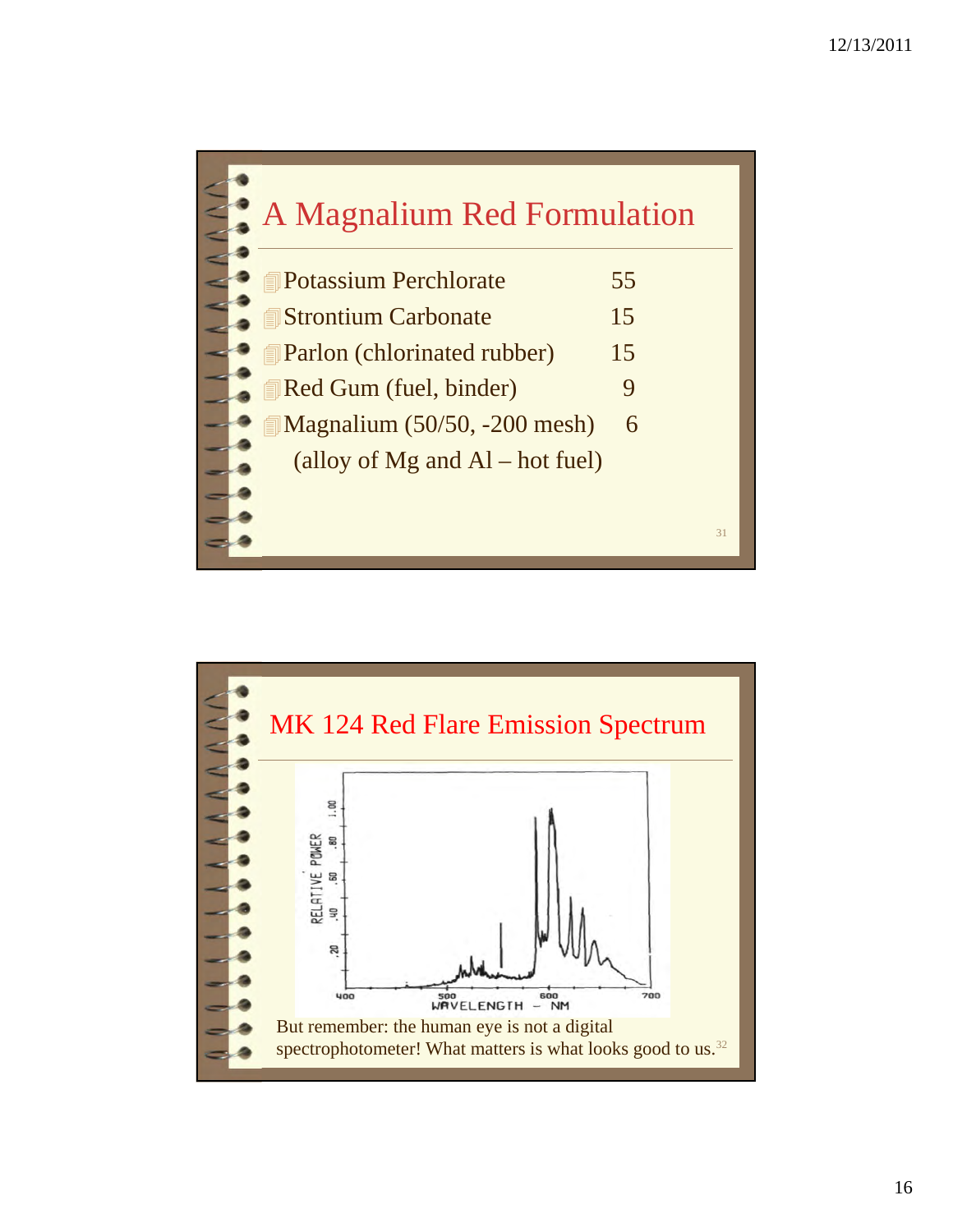

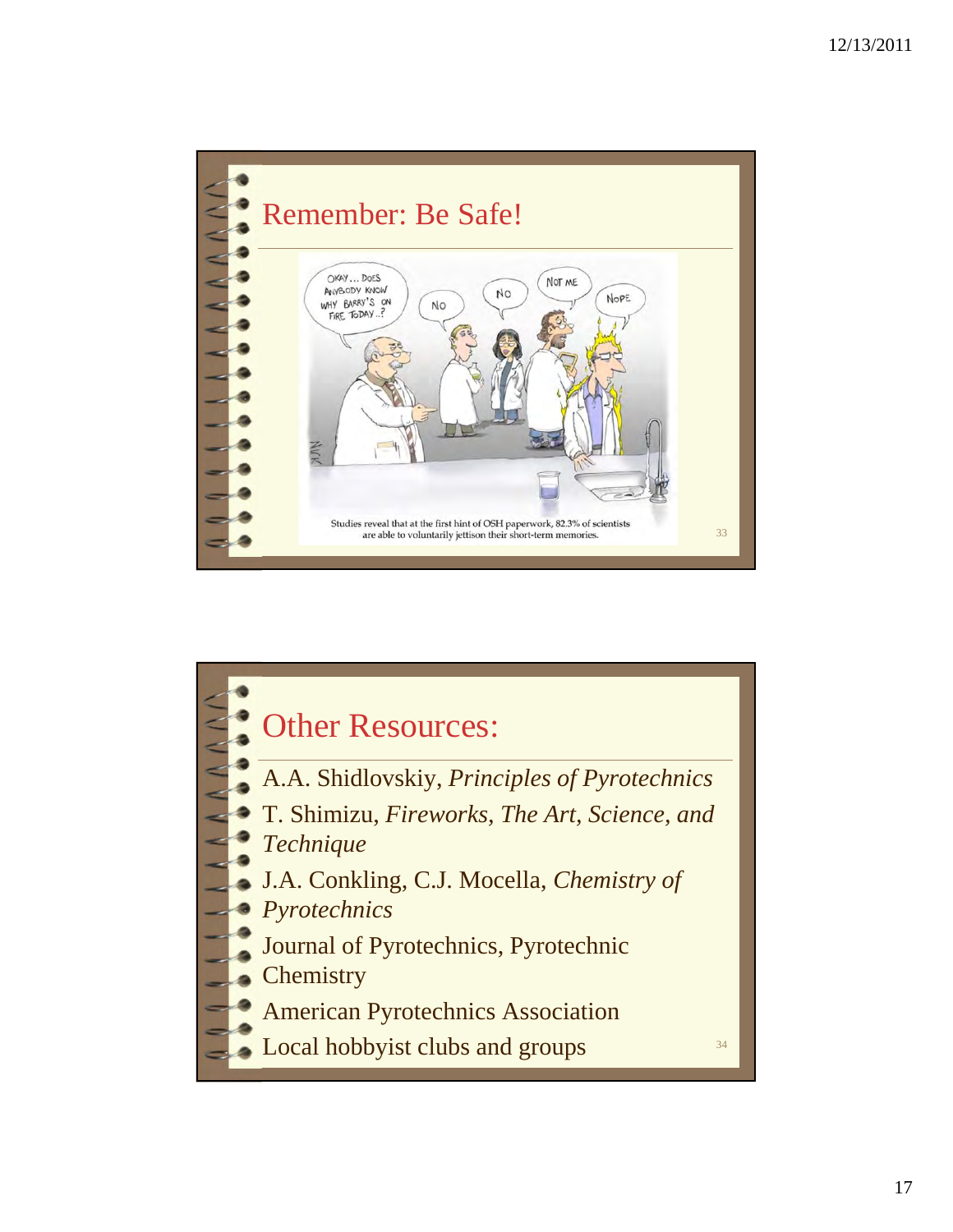

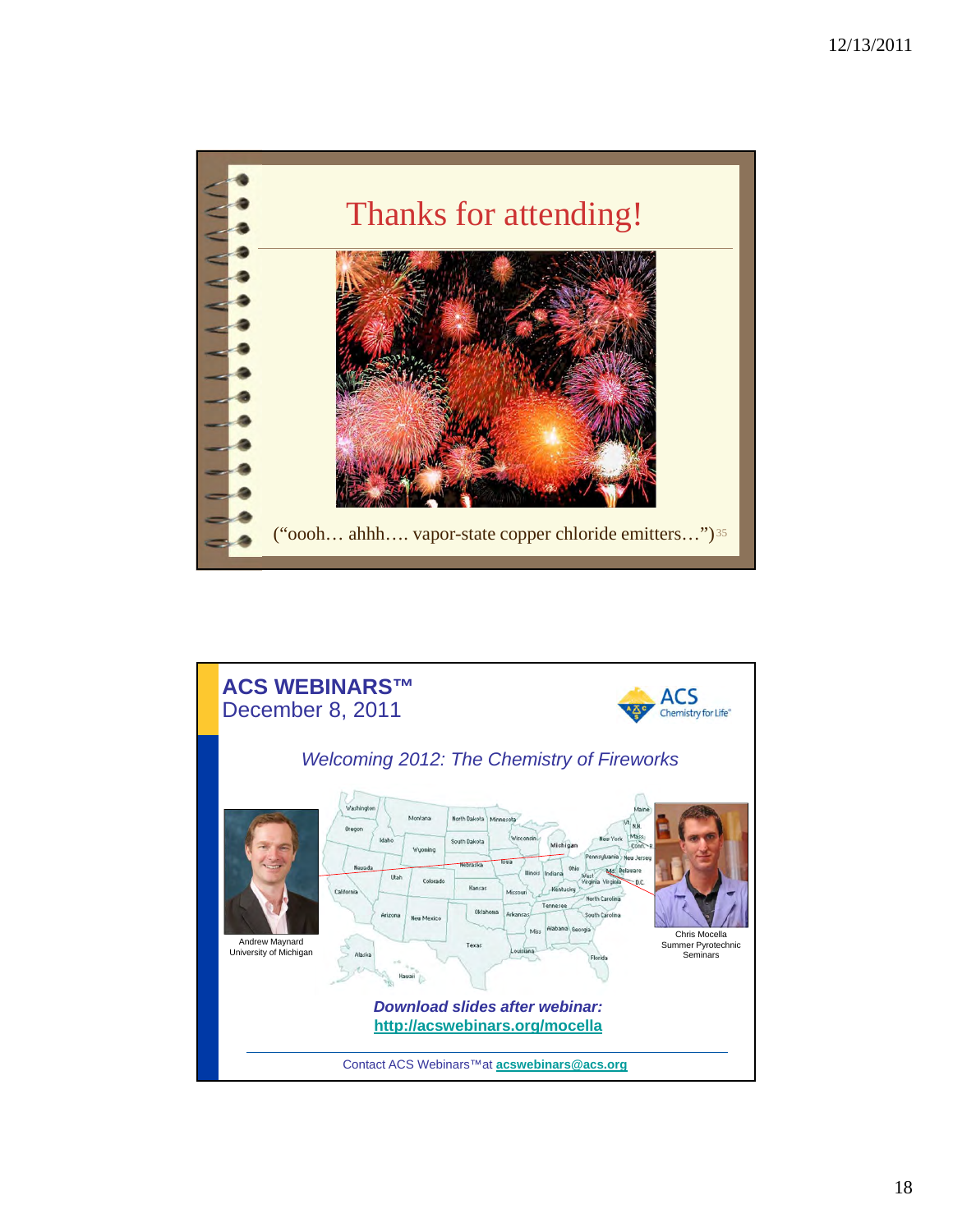| <b>Stay Connected</b>                                          |                                            |
|----------------------------------------------------------------|--------------------------------------------|
| <b>ACS Network</b><br><b>Where Chemists Connect</b>            | ACS Network (search for group acswebinars) |
| <b>Linked</b> in                                               | LinkedIn (search group for acswebinars)    |
|                                                                | www.twitter.com/acswebinars                |
| facebook.                                                      | www.facebook.com/acswebinars               |
| Contact ACS Webinars <sup>™</sup> at acswebinars@acs.org<br>37 |                                            |